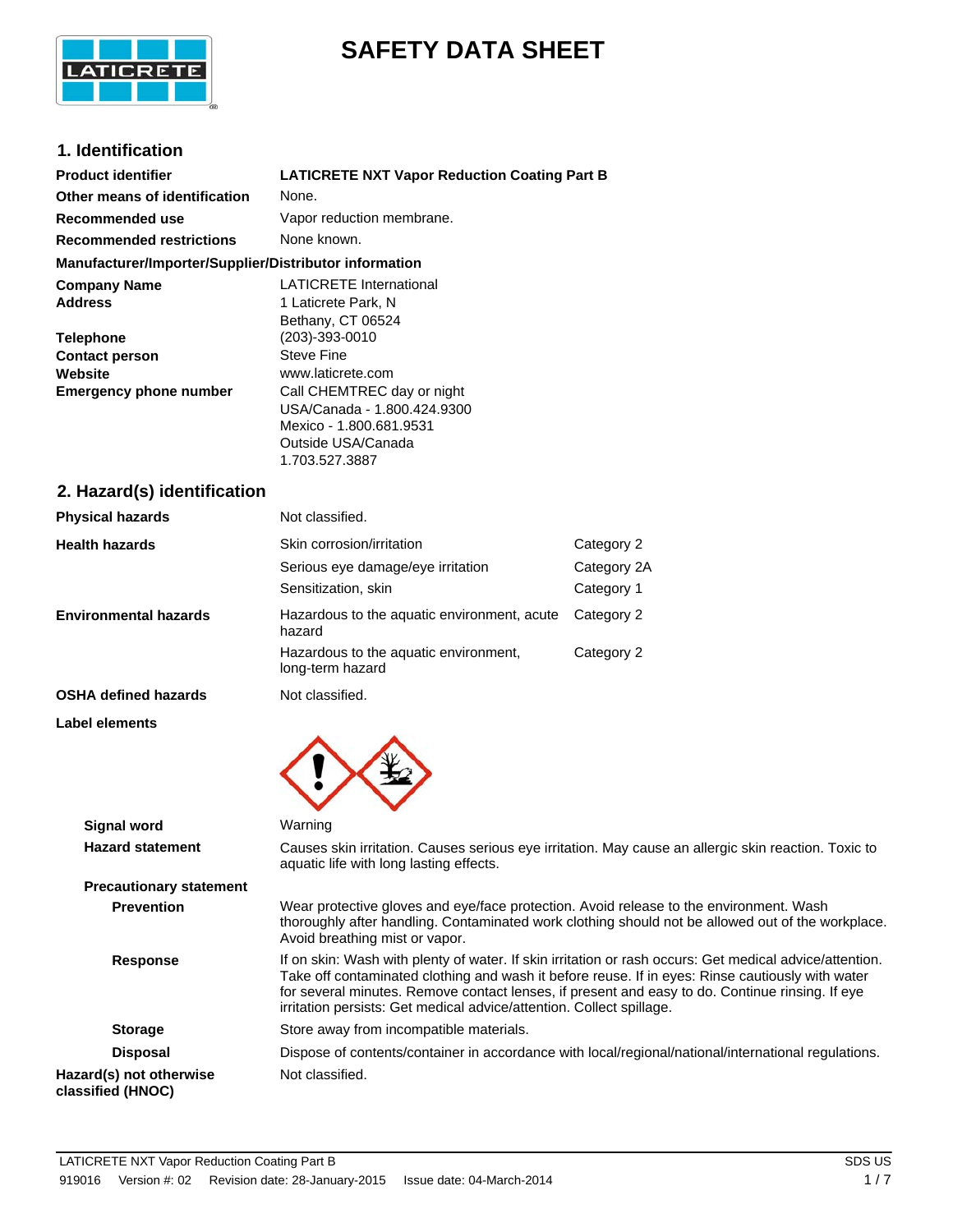# **3. Composition/information on ingredients**

### **Mixtures**

| פס וואו וואו                                                                 |                                                                                                                                                                                                                                                                                                                                  |                                                                                                                                                                                                        |           |  |
|------------------------------------------------------------------------------|----------------------------------------------------------------------------------------------------------------------------------------------------------------------------------------------------------------------------------------------------------------------------------------------------------------------------------|--------------------------------------------------------------------------------------------------------------------------------------------------------------------------------------------------------|-----------|--|
| <b>Chemical name</b>                                                         |                                                                                                                                                                                                                                                                                                                                  | <b>CAS number</b>                                                                                                                                                                                      | %         |  |
| Propane,<br>2,2-bis[p-(2,3-epoxypropoxy)ph<br>enyl]-, polymers               |                                                                                                                                                                                                                                                                                                                                  | 25085-99-8                                                                                                                                                                                             | $60 - 75$ |  |
| Reaction product: Bisphenol<br>F-(epichlorohydrin); epoxy<br>resin           |                                                                                                                                                                                                                                                                                                                                  | 28064-14-4                                                                                                                                                                                             | $14 - 24$ |  |
| Alkyl(C12-14) glycidyl ether                                                 |                                                                                                                                                                                                                                                                                                                                  | 68609-97-2                                                                                                                                                                                             | $9 - 20$  |  |
| 1,4-Bis(2,3-epoxypropoxy)buta<br>ne                                          |                                                                                                                                                                                                                                                                                                                                  | 2425-79-8                                                                                                                                                                                              | 2 - 10    |  |
| <b>Composition comments</b>                                                  | All concentrations are in percent by weight unless ingredient is a gas. Gas concentrations are in<br>percent by volume.                                                                                                                                                                                                          |                                                                                                                                                                                                        |           |  |
| 4. First-aid measures                                                        |                                                                                                                                                                                                                                                                                                                                  |                                                                                                                                                                                                        |           |  |
| <b>Inhalation</b>                                                            | Move to fresh air. Call a physician if symptoms develop or persist.                                                                                                                                                                                                                                                              |                                                                                                                                                                                                        |           |  |
| <b>Skin contact</b>                                                          |                                                                                                                                                                                                                                                                                                                                  | Remove contaminated clothing immediately and wash skin with soap and water. In case of<br>eczema or other skin disorders: Seek medical attention and take along these instructions.                    |           |  |
| Eye contact                                                                  |                                                                                                                                                                                                                                                                                                                                  | Immediately flush eyes with plenty of water for at least 15 minutes. Remove contact lenses, if<br>present and easy to do. Continue rinsing. Get medical attention if irritation develops and persists. |           |  |
| Ingestion                                                                    | Rinse mouth. Get medical attention if symptoms occur.                                                                                                                                                                                                                                                                            |                                                                                                                                                                                                        |           |  |
| <b>Most important</b><br>symptoms/effects, acute and<br>delayed              | Rash. Irritant effects.                                                                                                                                                                                                                                                                                                          |                                                                                                                                                                                                        |           |  |
| Indication of immediate<br>medical attention and special<br>treatment needed | Provide general supportive measures and treat symptomatically. Symptoms may be delayed.                                                                                                                                                                                                                                          |                                                                                                                                                                                                        |           |  |
| <b>General information</b>                                                   | Ensure that medical personnel are aware of the material(s) involved, and take precautions to<br>protect themselves. If you feel unwell, seek medical advice (show the label where possible). Wash<br>contaminated clothing before reuse.                                                                                         |                                                                                                                                                                                                        |           |  |
| 5. Fire-fighting measures                                                    |                                                                                                                                                                                                                                                                                                                                  |                                                                                                                                                                                                        |           |  |
| Suitable extinguishing media                                                 | Water fog. Foam. Dry chemical powder. Carbon dioxide (CO2).                                                                                                                                                                                                                                                                      |                                                                                                                                                                                                        |           |  |
| Unsuitable extinguishing<br>media                                            | Do not use water jet as an extinguisher, as this will spread the fire.                                                                                                                                                                                                                                                           |                                                                                                                                                                                                        |           |  |
| Specific hazards arising from<br>the chemical                                | During fire, gases hazardous to health may be formed.                                                                                                                                                                                                                                                                            |                                                                                                                                                                                                        |           |  |
| Special protective equipment<br>and precautions for firefighters             | Self-contained breathing apparatus and full protective clothing must be worn in case of fire.                                                                                                                                                                                                                                    |                                                                                                                                                                                                        |           |  |
| <b>Fire fighting</b><br>equipment/instructions                               | In case of fire and/or explosion do not breathe fumes. Move containers from fire area if you can do<br>so without risk.                                                                                                                                                                                                          |                                                                                                                                                                                                        |           |  |
| <b>General fire hazards</b>                                                  | No unusual fire or explosion hazards noted.                                                                                                                                                                                                                                                                                      |                                                                                                                                                                                                        |           |  |
| 6. Accidental release measures                                               |                                                                                                                                                                                                                                                                                                                                  |                                                                                                                                                                                                        |           |  |
| Personal precautions,<br>protective equipment and<br>emergency procedures    | Keep unnecessary personnel away. Wear appropriate protective equipment and clothing during<br>clean-up. Do not touch damaged containers or spilled material unless wearing appropriate<br>protective clothing. Ensure adequate ventilation. Local authorities should be advised if significant<br>spillages cannot be contained. |                                                                                                                                                                                                        |           |  |
| <b>Methods and materials for</b><br>containment and cleaning up              | Large Spills: Stop the flow of material, if this is without risk. Absorb in vermiculite, dry sand or earth<br>and place into containers. Following product recovery, flush area with water.                                                                                                                                      |                                                                                                                                                                                                        |           |  |
|                                                                              | Small Spills: Wipe up with absorbent material (e.g. cloth, fleece). Clean surface thoroughly to<br>remove residual contamination.                                                                                                                                                                                                |                                                                                                                                                                                                        |           |  |

Never return spills in original containers for re-use. For waste disposal, see Section 13 of the SDS.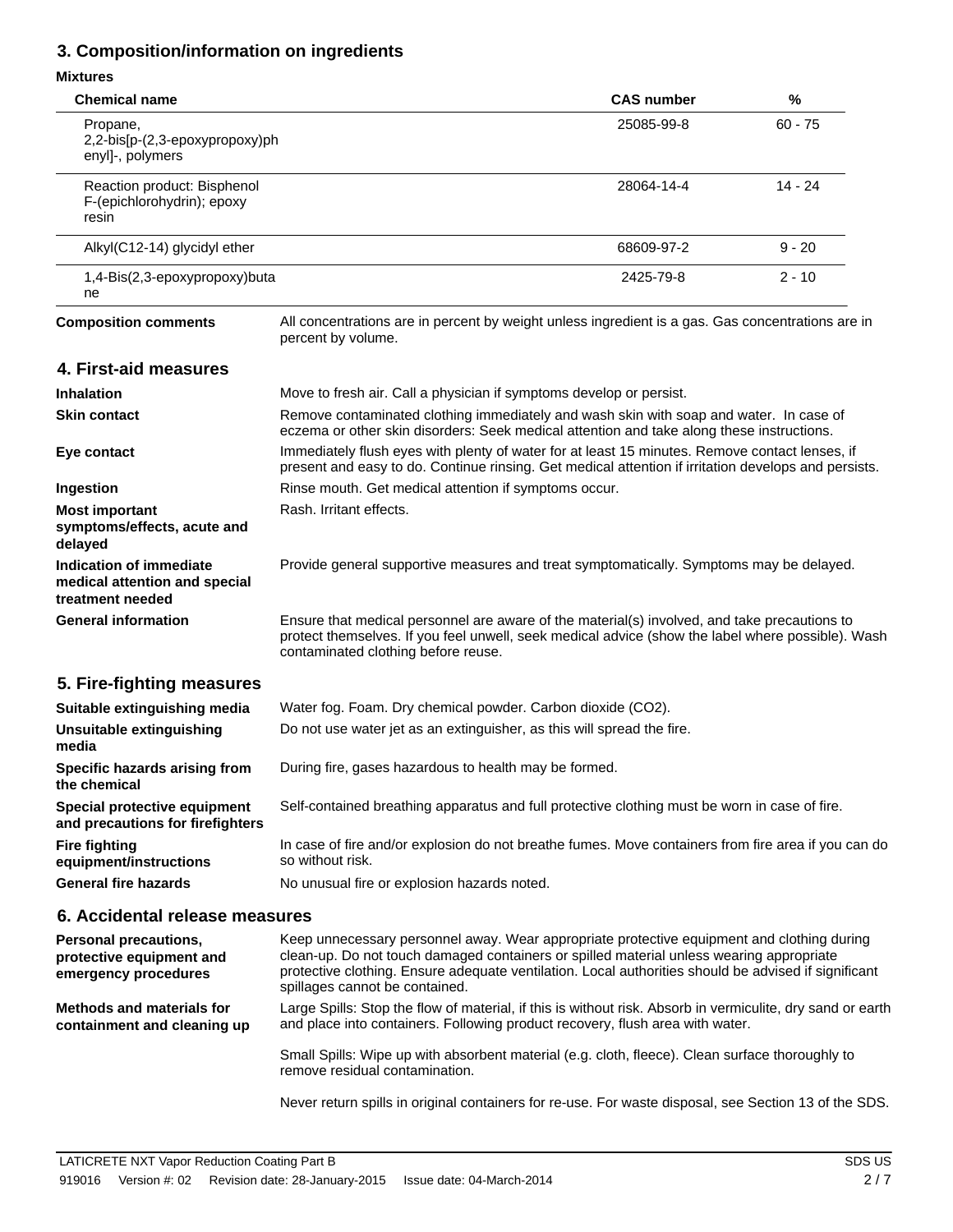**Environmental precautions** Avoid release to the environment. Contact local authorities in case of spillage to drain/aquatic environment. Prevent further leakage or spillage if safe to do so. Do not contaminate water. Avoid discharge into drains, water courses or onto the ground. Environmental manager must be informed of all releases.

### **7. Handling and storage**

| Precautions for safe handling | Avoid breathing mist or vapor. Avoid contact with eyes, skin, and clothing. Persons with epoxy     |
|-------------------------------|----------------------------------------------------------------------------------------------------|
|                               | allergy should not work with this product. Wear appropriate personal protective equipment. Provide |
|                               | adequate ventilation. Observe good industrial hygiene practices.                                   |

**Conditions for safe storage, including any incompatibilities** Keep container tightly closed. Store in a well-ventilated place. Store away from incompatible materials (See Section 10).

#### **8. Exposure controls/personal protection**

| <b>Occupational exposure limits</b>      | No exposure limits noted for ingredient(s).                                                                                                                                                                                                                                                                                                                                                                                        |  |  |
|------------------------------------------|------------------------------------------------------------------------------------------------------------------------------------------------------------------------------------------------------------------------------------------------------------------------------------------------------------------------------------------------------------------------------------------------------------------------------------|--|--|
| <b>Biological limit values</b>           | No biological exposure limits noted for the ingredient(s).                                                                                                                                                                                                                                                                                                                                                                         |  |  |
| Appropriate engineering<br>controls      | Good general ventilation (typically 10 air changes per hour) should be used. Ventilation rates<br>should be matched to conditions. If applicable, use process enclosures, local exhaust ventilation,<br>or other engineering controls to maintain airborne levels below recommended exposure limits. If<br>exposure limits have not been established, maintain airborne levels to an acceptable level. Provide<br>eyewash station. |  |  |
|                                          | Individual protection measures, such as personal protective equipment                                                                                                                                                                                                                                                                                                                                                              |  |  |
| <b>Eye/face protection</b>               | Wear safety glasses with side shields (or goggles).                                                                                                                                                                                                                                                                                                                                                                                |  |  |
| <b>Skin protection</b>                   |                                                                                                                                                                                                                                                                                                                                                                                                                                    |  |  |
| <b>Hand protection</b>                   | Wear appropriate chemical resistant gloves.                                                                                                                                                                                                                                                                                                                                                                                        |  |  |
| <b>Other</b>                             | Wear appropriate chemical resistant clothing.                                                                                                                                                                                                                                                                                                                                                                                      |  |  |
| <b>Respiratory protection</b>            | In case of insufficient ventilation, wear suitable respiratory equipment.                                                                                                                                                                                                                                                                                                                                                          |  |  |
| <b>Thermal hazards</b>                   | Wear appropriate thermal protective clothing, when necessary.                                                                                                                                                                                                                                                                                                                                                                      |  |  |
| <b>General hygiene</b><br>considerations | Always observe good personal hygiene measures, such as washing after handling the material<br>and before eating, drinking, and/or smoking. Routinely wash work clothing and protective<br>equipment to remove contaminants.                                                                                                                                                                                                        |  |  |

### **9. Physical and chemical properties**

| Appearance                                   |                         |
|----------------------------------------------|-------------------------|
| <b>Physical state</b>                        | Liquid.                 |
| Form                                         | Liquid.                 |
| Color                                        | Yellow.                 |
| Odor                                         | Mild.                   |
| Odor threshold                               | Not available.          |
| рH                                           | Not available.          |
| <b>Melting point/freezing point</b>          | Not applicable.         |
| Initial boiling point and boiling<br>range   | Not applicable.         |
| <b>Flash point</b>                           | > 350.6 °F (> 177.0 °C) |
| <b>Evaporation rate</b>                      | Not applicable.         |
| Flammability (solid, gas)                    | Not available.          |
| Upper/lower flammability or explosive limits |                         |
| <b>Flammability limit - lower</b><br>(%)     | Not available.          |
| <b>Flammability limit - upper</b><br>$(\% )$ | Not available.          |
| Explosive limit - lower (%)                  | Not available.          |
| Explosive limit - upper (%)                  | Not available.          |
| Vapor pressure                               | 0.06 mm Hg $(21 °C)$    |
| Vapor density                                | Not applicable.         |
| <b>Relative density</b>                      | 1.12                    |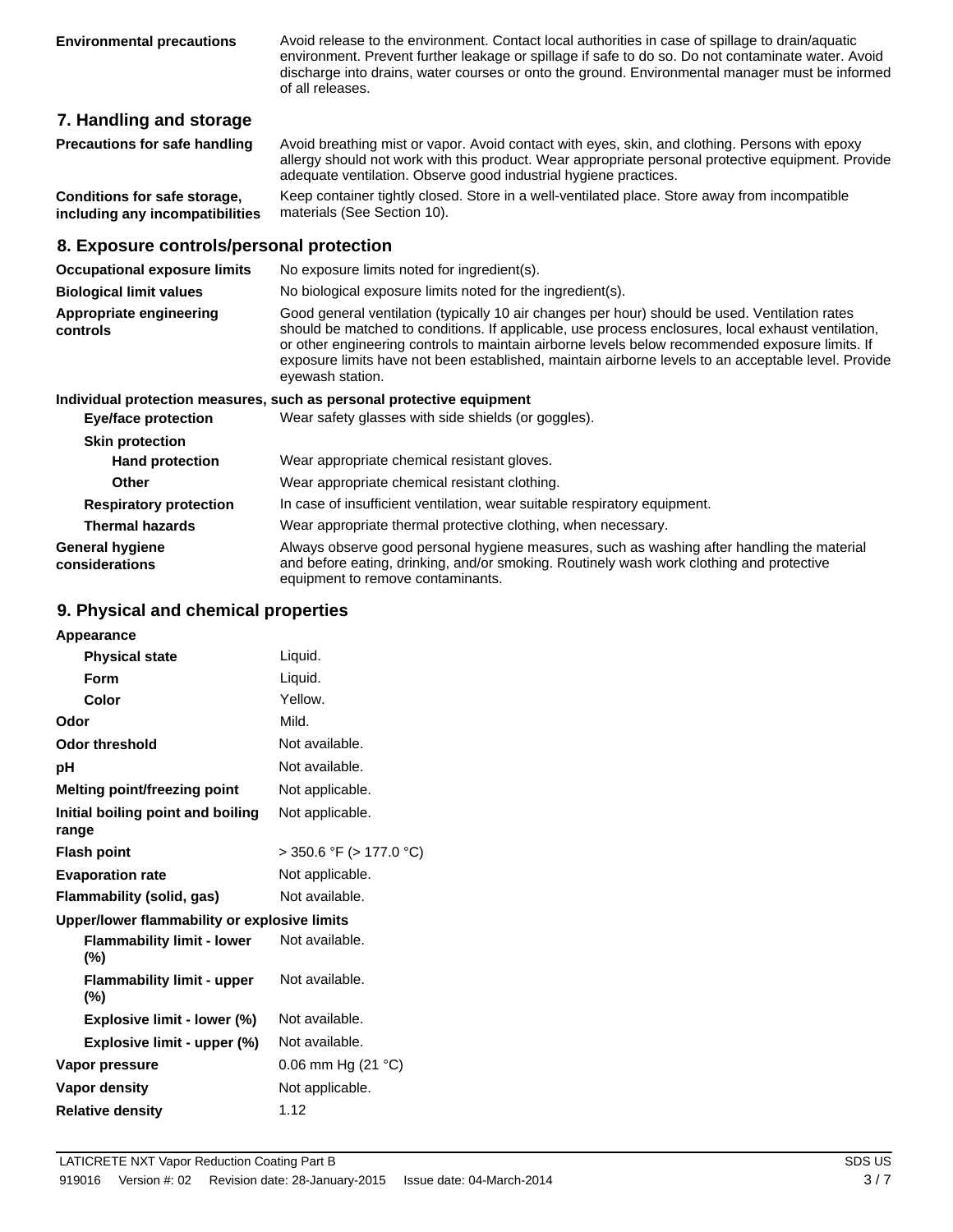| Solubility(ies)                                   |                     |
|---------------------------------------------------|---------------------|
| <b>Solubility (water)</b>                         | Insoluble in water. |
| <b>Partition coefficient</b><br>(n-octanol/water) | Not available.      |
| <b>Auto-ignition temperature</b>                  | Not available.      |
| <b>Decomposition temperature</b>                  | Not available.      |
| <b>Viscosity</b>                                  | 1120 cP (21°C)      |
| <b>Other information</b>                          |                     |
| <b>Bulk density</b>                               | 1.13                |

## **10. Stability and reactivity**

| <b>Reactivity</b>                            | The product is stable and non-reactive under normal conditions of use, storage and transport.                                             |
|----------------------------------------------|-------------------------------------------------------------------------------------------------------------------------------------------|
| <b>Chemical stability</b>                    | Material is stable under normal conditions.                                                                                               |
| <b>Possibility of hazardous</b><br>reactions | Masses of more than 1 pound of product plus an aliphatic amine will cause irreversible<br>polymerization with considerable heat build up. |
| <b>Conditions to avoid</b>                   | Excessive heat. Contact with incompatible materials.                                                                                      |
| Incompatible materials                       | Strong oxidizing agents.                                                                                                                  |
| <b>Hazardous decomposition</b><br>products   | At thermal decomposition temperatures, carbon monoxide and carbon dioxide. Aldehydes.                                                     |

# **11. Toxicological information**

#### **Information on likely routes of exposure**

| <b>Inhalation</b>                                                                  | No adverse effects due to inhalation are expected.                              |
|------------------------------------------------------------------------------------|---------------------------------------------------------------------------------|
| <b>Skin contact</b>                                                                | Irritating to skin. May cause an allergic skin reaction.                        |
| Eye contact                                                                        | Irritating to eyes.                                                             |
| Ingestion                                                                          | May cause discomfort if swallowed.                                              |
| Symptoms related to the<br>physical, chemical and<br>toxicological characteristics | Rash. Irritant effects.                                                         |
| Information on toxicological effects                                               |                                                                                 |
| <b>Acute toxicity</b>                                                              | May cause discomfort if swallowed.                                              |
| <b>Skin corrosion/irritation</b>                                                   | Causes skin irritation.                                                         |
| Serious eye damage/eye<br>irritation                                               | Causes serious eye irritation.                                                  |
| Respiratory or skin sensitization                                                  |                                                                                 |
| <b>Respiratory sensitization</b>                                                   | No data available.                                                              |
| <b>Skin sensitization</b>                                                          | May cause an allergic skin reaction.                                            |
| Germ cell mutagenicity                                                             | Not expected to be mutagenic.                                                   |
| Carcinogenicity                                                                    | This product is not considered to be a carcinogen by IARC, ACGIH, NTP, or OSHA. |
|                                                                                    | OSHA Specifically Regulated Substances (29 CFR 1910.1001-1050)                  |
| Not listed.                                                                        |                                                                                 |
| <b>Reproductive toxicity</b>                                                       | This product is not expected to cause reproductive or developmental effects.    |
| Specific target organ toxicity -<br>single exposure                                | No data available.                                                              |
| Specific target organ toxicity -<br>repeated exposure                              | No data available.                                                              |
| <b>Aspiration hazard</b>                                                           | No data available.                                                              |
| <b>Chronic effects</b>                                                             | Prolonged or repeated contact may cause drying, cracking, or irritation.        |
| 12. Ecological information                                                         |                                                                                 |
| <b>Ecotoxicity</b>                                                                 | Toxic to aquatic life with long lasting effects.                                |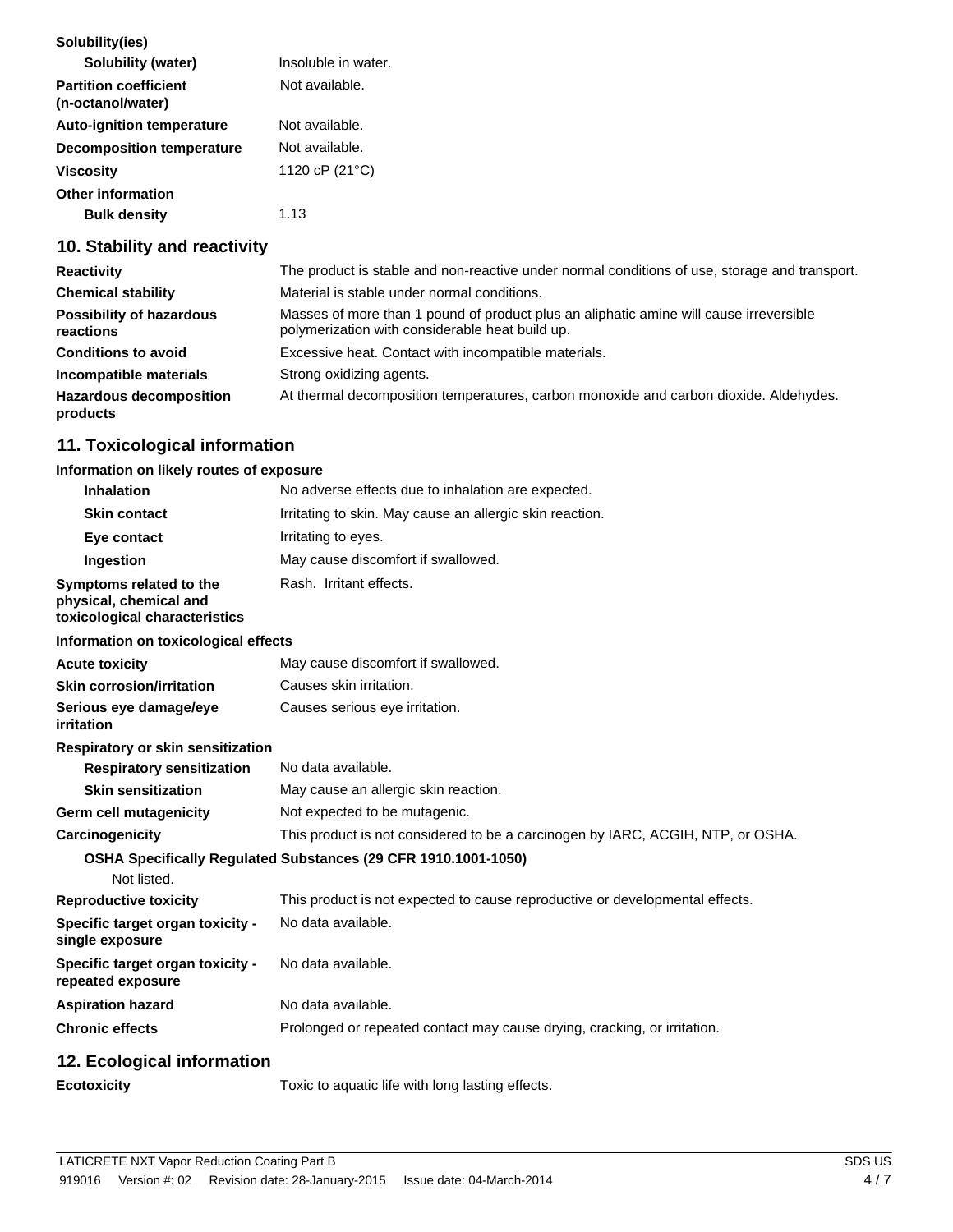| <b>Components</b>                                                             |                                                                                                                                                                                                                                                                                                                        | <b>Species</b>                                                                                                                                                                             | <b>Test Results</b>                                                                                |  |
|-------------------------------------------------------------------------------|------------------------------------------------------------------------------------------------------------------------------------------------------------------------------------------------------------------------------------------------------------------------------------------------------------------------|--------------------------------------------------------------------------------------------------------------------------------------------------------------------------------------------|----------------------------------------------------------------------------------------------------|--|
| Propane, 2,2-bis[p-(2,3-epoxypropoxy)phenyl]-, polymers (CAS 25085-99-8)      |                                                                                                                                                                                                                                                                                                                        |                                                                                                                                                                                            |                                                                                                    |  |
| <b>Aquatic</b>                                                                |                                                                                                                                                                                                                                                                                                                        |                                                                                                                                                                                            |                                                                                                    |  |
| Acute                                                                         |                                                                                                                                                                                                                                                                                                                        |                                                                                                                                                                                            |                                                                                                    |  |
| Algae                                                                         | <b>IC50</b>                                                                                                                                                                                                                                                                                                            | Algae                                                                                                                                                                                      | 11 mg/l, 72 hours                                                                                  |  |
| Crustacea                                                                     | EC50                                                                                                                                                                                                                                                                                                                   | Daphnia                                                                                                                                                                                    | 1.8 mg/l, 48 hours                                                                                 |  |
| Fish                                                                          | <b>LC50</b>                                                                                                                                                                                                                                                                                                            | Fish                                                                                                                                                                                       | $1 - 10$ mg/l                                                                                      |  |
| Reaction product: Bisphenol F-(epichlorohydrin); epoxy resin (CAS 28064-14-4) |                                                                                                                                                                                                                                                                                                                        |                                                                                                                                                                                            |                                                                                                    |  |
| <b>Aquatic</b>                                                                |                                                                                                                                                                                                                                                                                                                        |                                                                                                                                                                                            |                                                                                                    |  |
| Acute                                                                         |                                                                                                                                                                                                                                                                                                                        |                                                                                                                                                                                            |                                                                                                    |  |
| Fish                                                                          | <b>LC50</b>                                                                                                                                                                                                                                                                                                            | Fish                                                                                                                                                                                       | $1 - 10$ mg/l                                                                                      |  |
|                                                                               |                                                                                                                                                                                                                                                                                                                        |                                                                                                                                                                                            |                                                                                                    |  |
| Persistence and degradability                                                 |                                                                                                                                                                                                                                                                                                                        | No data is available on the degradability of this product.                                                                                                                                 |                                                                                                    |  |
| <b>Bioaccumulative potential</b>                                              |                                                                                                                                                                                                                                                                                                                        | No data available for this product.                                                                                                                                                        |                                                                                                    |  |
| <b>Mobility in soil</b>                                                       | Not available.                                                                                                                                                                                                                                                                                                         |                                                                                                                                                                                            |                                                                                                    |  |
| Other adverse effects                                                         |                                                                                                                                                                                                                                                                                                                        | No other adverse environmental effects (e.g. ozone depletion, photochemical ozone creation<br>potential, endocrine disruption, global warming potential) are expected from this component. |                                                                                                    |  |
| 13. Disposal considerations                                                   |                                                                                                                                                                                                                                                                                                                        |                                                                                                                                                                                            |                                                                                                    |  |
| <b>Disposal instructions</b>                                                  |                                                                                                                                                                                                                                                                                                                        |                                                                                                                                                                                            | Collect and reclaim or dispose in sealed containers at licensed waste disposal site. This material |  |
|                                                                               | and its container must be disposed of as hazardous waste. Do not allow this material to drain into<br>sewers/water supplies. Do not contaminate ponds, waterways or ditches with chemical or used<br>container. Dispose of contents/container in accordance with local/regional/national/international<br>regulations. |                                                                                                                                                                                            |                                                                                                    |  |
| <b>Local disposal regulations</b>                                             | Dispose of in accordance with local regulations.                                                                                                                                                                                                                                                                       |                                                                                                                                                                                            |                                                                                                    |  |
| Hazardous waste code                                                          | The waste code should be assigned in discussion between the user, the producer and the waste<br>disposal company.                                                                                                                                                                                                      |                                                                                                                                                                                            |                                                                                                    |  |
| Waste from residues / unused<br>products                                      | Dispose of in accordance with local regulations. Empty containers or liners may retain some<br>product residues. This material and its container must be disposed of in a safe manner (see:<br>Disposal instructions).                                                                                                 |                                                                                                                                                                                            |                                                                                                    |  |
| <b>Contaminated packaging</b>                                                 | Empty containers should be taken to an approved waste handling site for recycling or disposal.<br>Since emptied containers may retain product residue, follow label warnings even after container is<br>emptied.                                                                                                       |                                                                                                                                                                                            |                                                                                                    |  |
| 14. Transport information                                                     |                                                                                                                                                                                                                                                                                                                        |                                                                                                                                                                                            |                                                                                                    |  |
| <b>DOT</b>                                                                    |                                                                                                                                                                                                                                                                                                                        |                                                                                                                                                                                            |                                                                                                    |  |
| <b>UN number</b>                                                              | <b>UN3082</b>                                                                                                                                                                                                                                                                                                          |                                                                                                                                                                                            |                                                                                                    |  |
| UN proper shipping name                                                       | Environmentally hazardous substance, liquid, n.o.s. (Propane,<br>2,2-bis[p-(2,3-epoxypropoxy)phenyl]-, polymers, Reaction product: Bisphenol F-(epichlorohydrin);<br>epoxy resin)                                                                                                                                      |                                                                                                                                                                                            |                                                                                                    |  |
| <b>Transport hazard class(es)</b>                                             |                                                                                                                                                                                                                                                                                                                        |                                                                                                                                                                                            |                                                                                                    |  |
| <b>Class</b>                                                                  | 9                                                                                                                                                                                                                                                                                                                      |                                                                                                                                                                                            |                                                                                                    |  |
| <b>Subsidiary risk</b>                                                        | -                                                                                                                                                                                                                                                                                                                      |                                                                                                                                                                                            |                                                                                                    |  |
| Label(s)                                                                      | 9                                                                                                                                                                                                                                                                                                                      |                                                                                                                                                                                            |                                                                                                    |  |
| <b>Packing group</b>                                                          | Ш                                                                                                                                                                                                                                                                                                                      |                                                                                                                                                                                            |                                                                                                    |  |
|                                                                               |                                                                                                                                                                                                                                                                                                                        | Special precautions for user Read safety instructions, SDS and emergency procedures before handling.                                                                                       |                                                                                                    |  |
| <b>Special provisions</b><br><b>Packaging exceptions</b>                      | 8, 146, 335, IB3, T4, TP1, TP29<br>155                                                                                                                                                                                                                                                                                 |                                                                                                                                                                                            |                                                                                                    |  |
| Packaging non bulk                                                            | 203                                                                                                                                                                                                                                                                                                                    |                                                                                                                                                                                            |                                                                                                    |  |
| Packaging bulk                                                                | 241                                                                                                                                                                                                                                                                                                                    |                                                                                                                                                                                            |                                                                                                    |  |

|--|

| Packaging bulk             | 241                                                                                                                                                                               |
|----------------------------|-----------------------------------------------------------------------------------------------------------------------------------------------------------------------------------|
| ۱TA                        |                                                                                                                                                                                   |
| UN number                  | UN3082                                                                                                                                                                            |
| UN proper shipping name    | Environmentally hazardous substance, liquid, n.o.s. (Propane,<br>2,2-bis[p-(2,3-epoxypropoxy)phenyl]-, polymers, Reaction product: Bisphenol F-(epichlorohydrin);<br>epoxy resin) |
| Transport hazard class(es) |                                                                                                                                                                                   |
| <b>Class</b>               | 9                                                                                                                                                                                 |
| <b>Subsidiary risk</b>     | -                                                                                                                                                                                 |
| Label(s)                   | 9                                                                                                                                                                                 |
| <b>Packing group</b>       | Ш                                                                                                                                                                                 |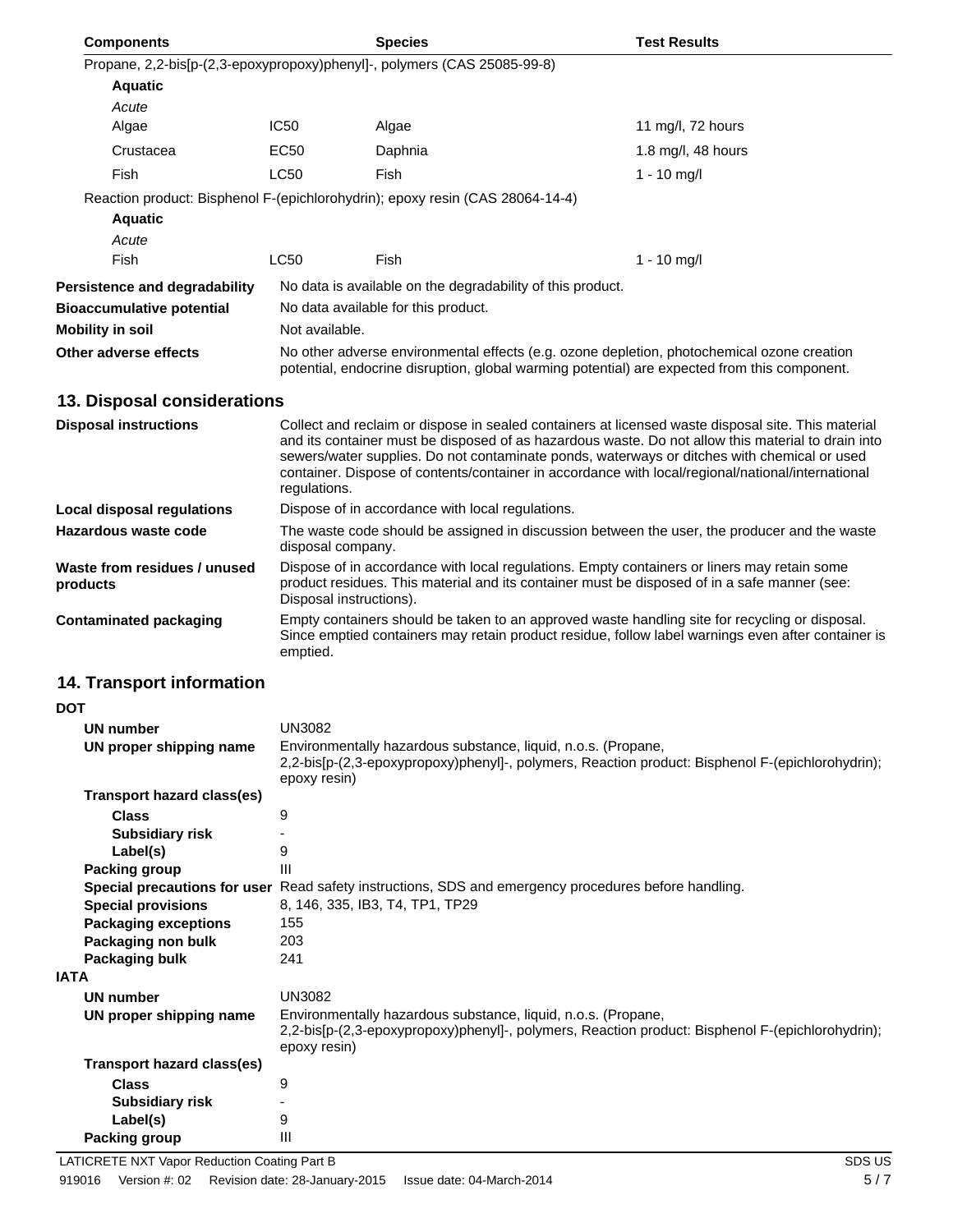| <b>Environmental hazards</b>                                                   | Yes                                                                                                                                                                                               |  |
|--------------------------------------------------------------------------------|---------------------------------------------------------------------------------------------------------------------------------------------------------------------------------------------------|--|
| <b>ERG Code</b>                                                                | 9L                                                                                                                                                                                                |  |
|                                                                                | Special precautions for user Read safety instructions, SDS and emergency procedures before handling.                                                                                              |  |
| <b>IMDG</b>                                                                    |                                                                                                                                                                                                   |  |
| <b>UN number</b>                                                               | <b>UN3082</b>                                                                                                                                                                                     |  |
| UN proper shipping name                                                        | Environmentally hazardous substance, liquid, n.o.s. (Propane,                                                                                                                                     |  |
|                                                                                | 2,2-bis[p-(2,3-epoxypropoxy)phenyl]-, polymers, Reaction product: Bisphenol F-(epichlorohydrin);<br>epoxy resin)                                                                                  |  |
| <b>Transport hazard class(es)</b>                                              |                                                                                                                                                                                                   |  |
| <b>Class</b>                                                                   | 9                                                                                                                                                                                                 |  |
| <b>Subsidiary risk</b>                                                         |                                                                                                                                                                                                   |  |
| Label(s)                                                                       | 9                                                                                                                                                                                                 |  |
| <b>Packing group</b>                                                           | Ш                                                                                                                                                                                                 |  |
| <b>Environmental hazards</b>                                                   |                                                                                                                                                                                                   |  |
|                                                                                | Yes                                                                                                                                                                                               |  |
| <b>Marine pollutant</b>                                                        |                                                                                                                                                                                                   |  |
| <b>EmS</b>                                                                     | F-A, S-F                                                                                                                                                                                          |  |
| Transport in bulk according to<br>Annex II of MARPOL 73/78 and<br>the IBC Code | Special precautions for user Read safety instructions, SDS and emergency procedures before handling.<br>This substance/mixture is not intended to be transported in bulk.                         |  |
| <b>General information</b>                                                     | IATA classification is not relevant as the material is not transported by air.                                                                                                                    |  |
| 15. Regulatory information                                                     |                                                                                                                                                                                                   |  |
| <b>US federal regulations</b>                                                  | This product is a "Hazardous Chemical" as defined by the OSHA Hazard Communication<br>Standard, 29 CFR 1910.1200.                                                                                 |  |
|                                                                                | TSCA Section 12(b) Export Notification (40 CFR 707, Subpt. D)                                                                                                                                     |  |
| Not regulated.                                                                 | OSHA Specifically Regulated Substances (29 CFR 1910.1001-1050)                                                                                                                                    |  |
| Not listed.                                                                    |                                                                                                                                                                                                   |  |
| <b>CERCLA Hazardous Substance List (40 CFR 302.4)</b><br>Not listed.           |                                                                                                                                                                                                   |  |
|                                                                                |                                                                                                                                                                                                   |  |
| Superfund Amendments and Reauthorization Act of 1986 (SARA)                    |                                                                                                                                                                                                   |  |
| <b>Hazard categories</b>                                                       | Immediate Hazard - Yes<br>Delayed Hazard - Yes<br>Fire Hazard - No<br>Pressure Hazard - No<br>Reactivity Hazard - No                                                                              |  |
| <b>SARA 302 Extremely hazardous substance</b>                                  |                                                                                                                                                                                                   |  |
| Not listed.                                                                    |                                                                                                                                                                                                   |  |
| SARA 311/312 Hazardous<br>chemical                                             | Yes                                                                                                                                                                                               |  |
| SARA 313 (TRI reporting)<br>Not regulated.                                     |                                                                                                                                                                                                   |  |
| Other federal regulations                                                      |                                                                                                                                                                                                   |  |
|                                                                                | Clean Air Act (CAA) Section 112 Hazardous Air Pollutants (HAPs) List                                                                                                                              |  |
| Not regulated.                                                                 |                                                                                                                                                                                                   |  |
| Not regulated.                                                                 | Clean Air Act (CAA) Section 112(r) Accidental Release Prevention (40 CFR 68.130)                                                                                                                  |  |
| <b>Safe Drinking Water Act</b><br>(SDWA)                                       | Not regulated.                                                                                                                                                                                    |  |
| <b>US state regulations</b>                                                    | California Safe Drinking Water and Toxic Enforcement Act of 1986 (Proposition 65): This material<br>is not known to contain any chemicals currently listed as carcinogens or reproductive toxins. |  |
| US. Massachusetts RTK - Substance List                                         |                                                                                                                                                                                                   |  |
| Not regulated.                                                                 |                                                                                                                                                                                                   |  |
|                                                                                | US. New Jersey Worker and Community Right-to-Know Act                                                                                                                                             |  |
| Not listed.                                                                    |                                                                                                                                                                                                   |  |